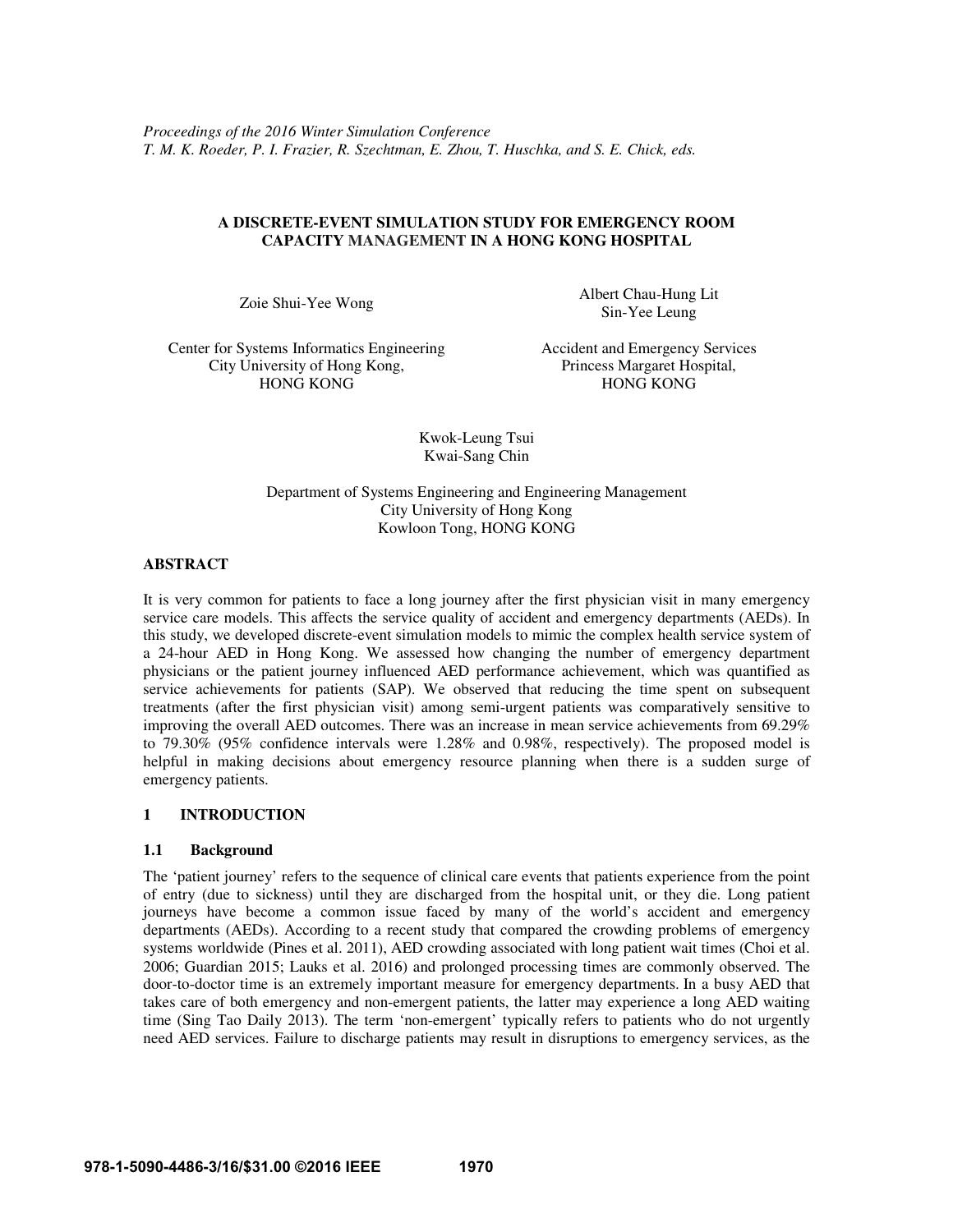internal healthcare systems and resources are closely linked and associated with complex health service systems. This can negatively affect emergency care service quality, patient safety and experience, staff morale and the ability to respond to unexpected surges, such as infectious disease outbreaks, unpredictable disasters and winter weather-related health problems.

 Simulation models have been used as a pragmatic approach to enhance AED operation management (Junwen et al. 2012, Saghafian et al. 2015, Wiler et al. 2011, Zgaya et al. 2014). To the best of our knowledge, very few studies have paid particular attention to the effects of modifying clinical processes under the complex AED service system. A long patient journey after the first physician visit is actually common in emergency service care models. The subsequent treatment (medical treatment procedures after first physician visit such as medication, electrocardiography (ECG), blood sample taking, x-ray imaging, etc.) and reassessment (second and/or third physician visits after subsequent treatment) processes inevitably increase the workloads of AEDs' human resources (both physicians and nurses), lengthen the time to first physician treatment of new patients, increase the number of patients' work-inprogress and affect the overall total length of stay.

## **1.2 Objective**

Typical AED simulation studies use simulation to mimic emergency department patient flows without considering the complicated healthcare service processes. It is unclear how much prolonged patient journeys influence AED outcomes in practice. This study assesses how modifying (1) the path of the AED clinical process after the first physician visit and (2) the level of physician resources affects AED performance. The remainder of this paper is organised as follows. Section 2 presents the research materials and methods. Section 3 provides the validated model and sensitivity analysis results. Section 4 discusses the effects of these changes on overall AED service operation improvement, and Section 5 concludes the study's outcomes, limitations and implications to provide future research directions.

### **2 METHODS**

A typical systematic approach to conducting a simulation study includes formulating the subject problem, collecting data, constructing a model, calibrating the developed model, designing and running experiments and analysing the output results (Abo-Hamad and Arisha 2013). In the following subsections, we focus on the design and development of the AED discrete-event simulation model.

### **2.1 The AED Service System**

This study features a 24-hour AED that provides emergency care to community members. AED patients are classified with respect to their severity level, from Category (Cat) I (Critical) to V (non-urgent). One of the service achievements for patients (SAP) monitored by the management authority is based on the time between registration and first physician visit. In the featured AED, the service target to treat emergency patients (Cat I and II) is easily achieved, as higher priorities and designated resources are assigned to such cases. Most of the time, the AED encounters difficulty in meeting the service pledges of semi- to non-emergent cases (i.e., Cat III-IV). Taking the period of July through September 2009 as an example, only 71% of Cat IV patients were treated within 120 min, which fell below the targeted rate (75% of Cat IV patients being seen within 120 min). There are frequent reassessments and medical treatment activities among Cat III-V patients. Thus, many patients crowd the waiting areas and cubicles waiting for treatment, laboratory tests, treatment results, reassessment, etc. In our previous study, the waiting time and length of stay of non-emergent patients increased by 14.9% and 10.8%, respectively, if manpower resources were commandeered to resuscitate emergency patients (Xu et al. 2013). The current study specifies non-emergent patients as those who do not urgently need AED services (i.e., Cat IV and V). The clinical ethics approval number of this study is KW-EX-13-008(59-08).

 The AED healthcare operation flow is displayed in Figure 1, and our model is based on the displayed flow and the subsequent arrangement. Every patient undergoes admission, triage, a physician visit and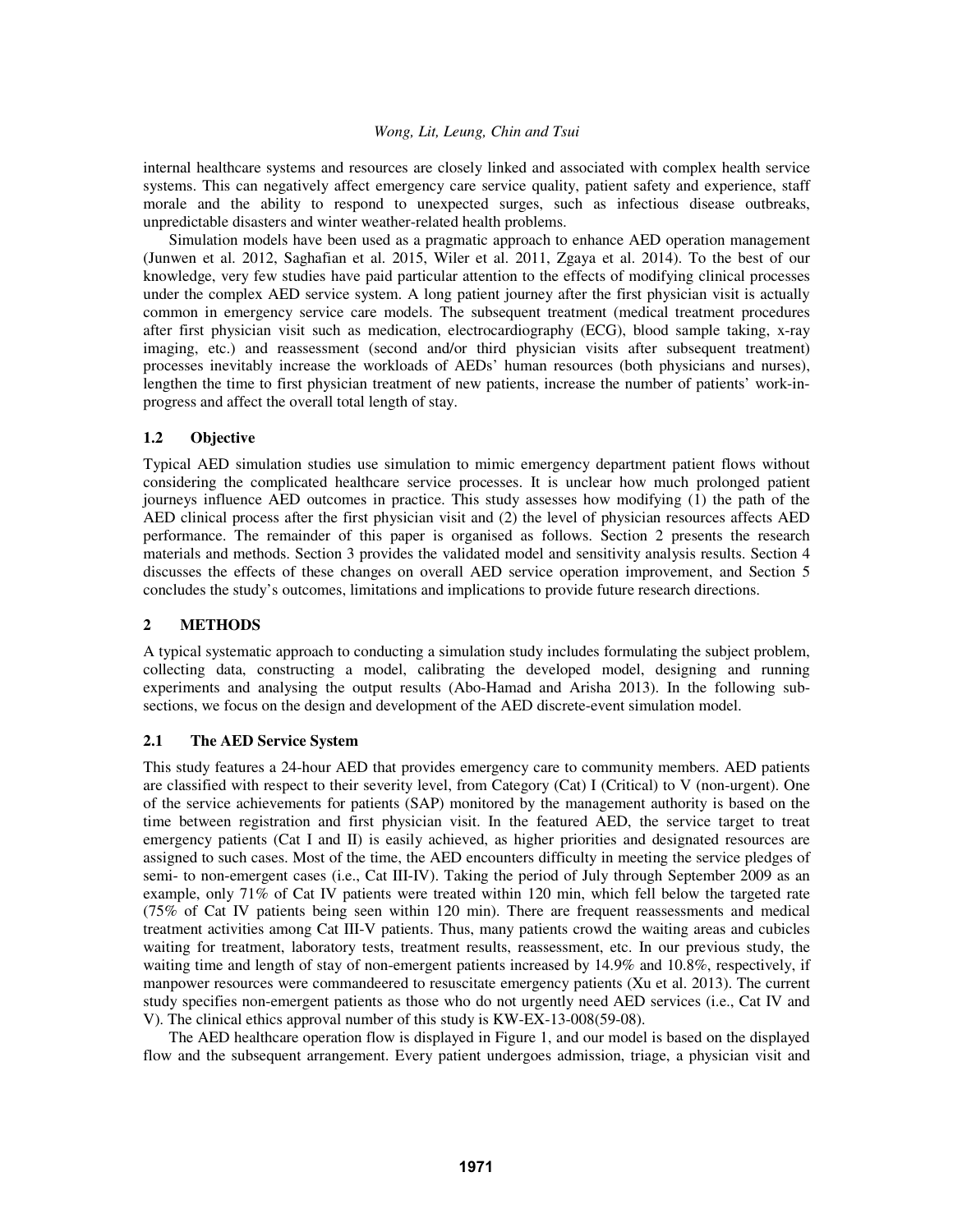discharge (exit time). Patients with higher urgency and degree of severity are prioritised to use the resources (including physicians, nurses and resuscitation rooms) before non-emergent patients. Separate physician resources are reserved for Cat I-III, IV and V patients. However, all AED physicians may support resuscitation if needed.

 The queuing for Cat IV and V follows a first-come-first-served basis. According to the standard operating procedure, the care of Cat V patients has a 30-minute delay compared with Cat IV patients. During the consultation period, physicians may order medical treatment procedures according to the patient's condition. The reassessment/treatment procedures path may be repeated 1-2 times based on the patient's actual condition. However, the majority of non-emergent patients (73% for Cat IV and 84% for Cat V) are discharged home.



Figure 1: AED healthcare flow.

#### **2.2 Data from the Clinical Management System**

Our simulation input and calibration data were obtained from Hong Kong Hospital Authority's institutional database (June 2009 - June 2010, total number of patient visits: 139,910) – a centralised clinical information system used in all of the region's public hospitals. It provides rich patient flow information on registration time, triage time, first physician visit and discharge time. Retrospectively, patient records were manually reviewed to quantify the occurrence of major medical treatment procedures. Time studies were conducted and we measured the time required by each major treatment procedure using multiple trial setups established by experienced clinical staff members. We also obtained a roster and roles for the physicians and nurses, resource availability (number of available resuscitation rooms, cubicles and consultation rooms) and facilities layout for the study period. All of the data collected were cleaned and pre-processed by omitting the missing data before we built up the model. Means, variances, chance of occurrences, fitted distributions and relative errors were obtained as appropriate for building up the model.

#### **2.3 Patient Arrivals**

We modelled patient arrival in a piecemeal fashion on weekly and hourly bases (Figure 2). It was assumed that the inter-arrival time within each hour followed exponential distributions (McCarthy et al. 2008). We adopted a piecewise-constant rate method to model patient arrival patterns, i.e., making the assumption of constant arrival rate within a time interval (hr). The AED hourly arrival rate by the hour of the day and day of the week factors were used.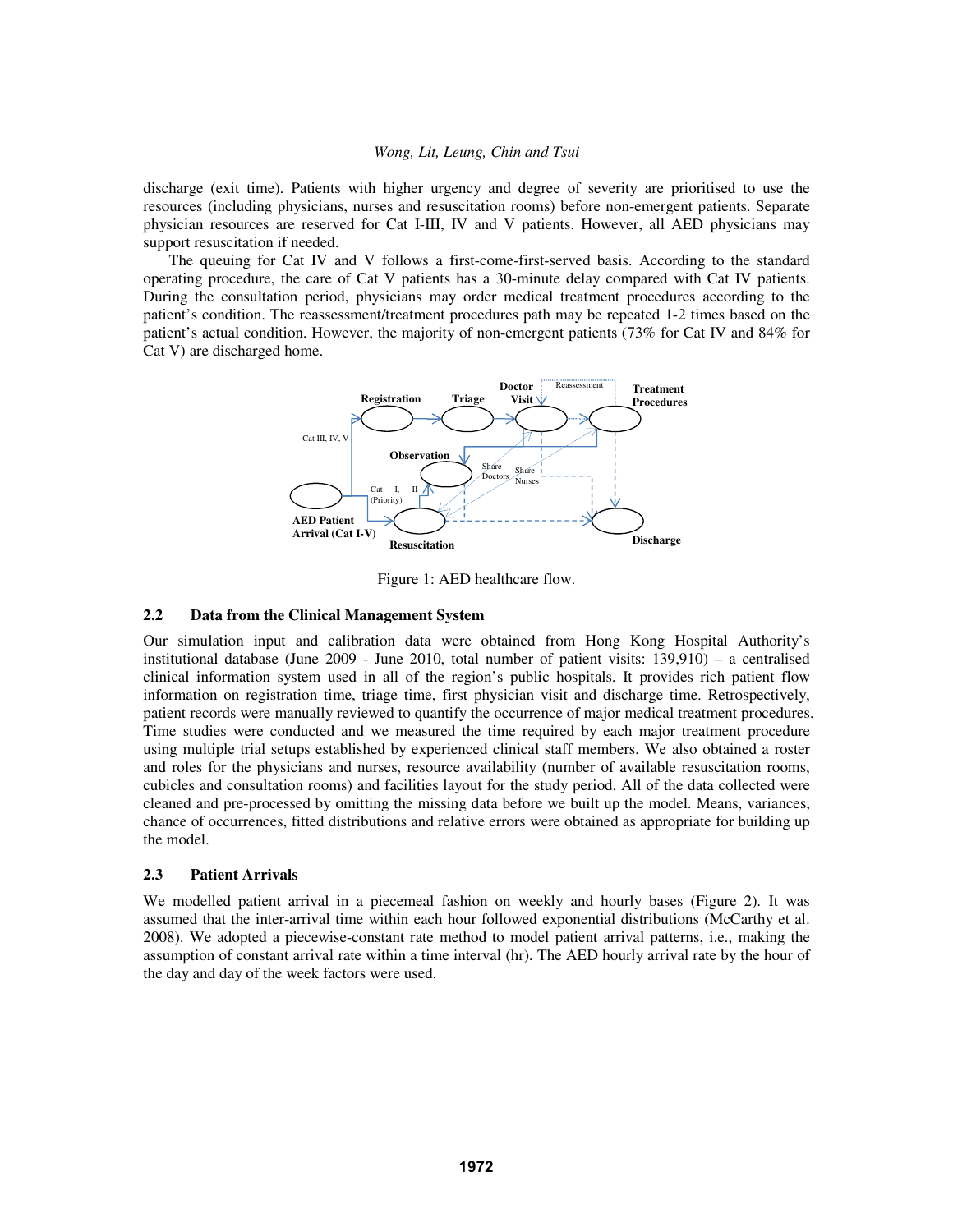*Wong, Lit, Leung, Chin and Tsui*



Figure 2: Weekly patient arrival pattern by triage categories.

# **2.4 AED Physician Resources**

In this study, we focused on the capacity level of day shift physicians, of which there are two types: Cat I-III and Cat IV and V. Cat I-III physicians take care of critical to urgent patients from triage level Cat I-III, and their working mode is based on priority in accordance with urgency. The main role of Cat IV and V physicians is to handle non-emergent patients, i.e., Cat IV and V patients. However, if necessary, they can be appointed to handle emergency patients. In reality, it is common for AED physicians to simultaneously deal with multiple tasks. However, in this simulation study, we assumed that the physicians only worked on a single clinical task in each simulation time point, according to the task priority.

# **2.5 Processing Time and Route**

The operation times of the major tasks and routes for AED processes and medical procedures were quantified via the institutional database, expert interviews, a retrospective review of AED patient records and an on-site time study. Based on the institutional data, we were able to obtain patient arrival patterns, arrival and discharge destinations (such as ambulance and walk-in cases, and discharge routes) and observation path by category. The operation times of critical AED processes were largely obtained through staff interviews. Considering individual AED staff differences and case variations, the senior AED staff members (manager grade or above) provided the minimum, most likely and maximum operation times for registration, triage and consultation times; that is, triangular distributions, which are normally used as subjective descriptions of populations with limited sample data. In September 2013, extensive time studies were conducted to determine the processing times for major medical treatment procedures (including CT scans, dressing, medication, urine testing, intravenous therapy). The time studies were conducted across various AED shifts so that the results would reflect the different AED settings between shifts. One hundred samples were taken, and the results were further organised to classify medical treatments into groups of 'within 5 min', '5-10 min', '10-15 min' and '15 min or above'.

# **2.6 Performance Measures**

(Abo-Hamad and Arisha 2013) noted that AED performance is measured by patient throughput and AED efficiency, which include wait time, length of stay and resource use. In the featured AED, the length of time to first physician visit by category was the major performance indicator. As Figure 3 shows, the current institutional data provided major AED outcome measures in terms of the SAP, length of stay (LOS), time to consultation (TTC) and time to triage (TTT).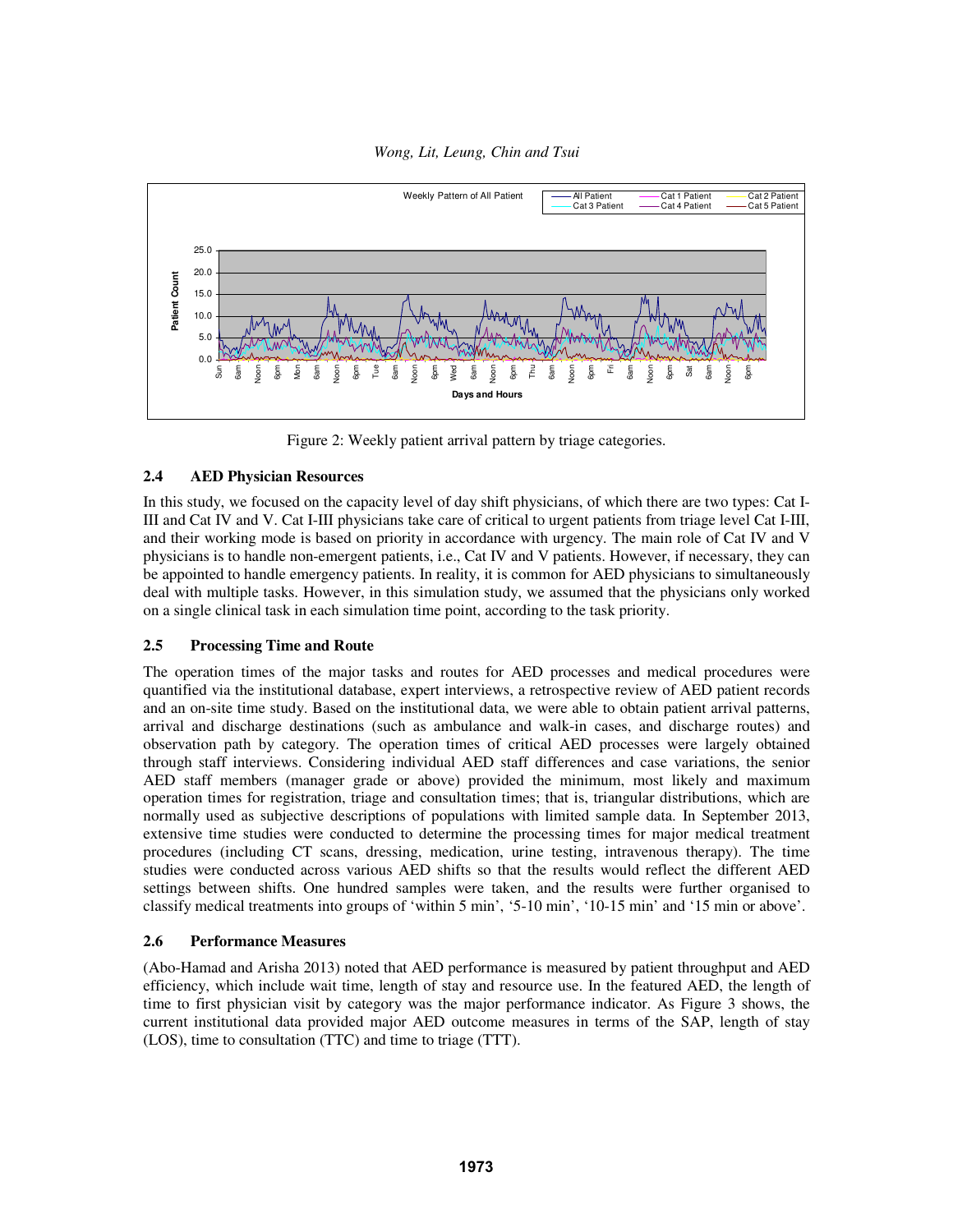

Figure 3: Time points from institutional data (dark blue arrows).

## **2.7 Study Design**

Our preliminary studies (Wong et al. 2011, Xu et al. 2011) documented part of the core model design and provided the technical details for the simulation model development. In this study, we built up the AED model using a system simulation package called *Arena®* (Automation 2015). We emulated the AED baseline situation from 1 July to 30 November 2009 and several AED outcomes by triage category. Patient volume, SAP, LOS, TTC and TTT were used to calibrate the model. The outcomes covering the entire patient journey thereby increased the validity of the calibrated model. Sensitivity analysis is a systematic method for examining the effects of a range of scenarios on a model's results. We used a oneway sensitivity analysis to examine the effects on the model's conclusions caused by changes in parameters. In this study, we considered the level of available physicians and occurrence of reassessment and treatment procedures as factors. According to the capacity level, we adjusted the level of medical doctor resources by 1-4 units of doctor capacity (4 hr/unit) in 4 time periods (early morning, late morning, early afternoon and late afternoon). We increased and decreased the rate of the occurrence of subsequent processes after the first physician visit by 5% or 10%. By changing the abovementioned factors one at a time, in total, 142 experimental settings were designed and the model outputs were evaluated based on the changes in SAP, LOS, TTC and doctor utilisation level (DUL). We focused on TTC and DUL when we altered the physician resources level and path of patient journeys after the first physician visit, respectively.

### **3 RESULTS**

#### **3.1 The Model**

The model comprised the entire AED patient journey including critical aspects of AED operations, such as patient arrival patterns, patient flows by category, priority based on triage level, patient/staff interactions and rules, resource schedules and capacity, main AED processes and operation times, disposition routes and decisions on medical treatment(s) and reassessment. The conceptual model was calibrated manually with respect to actual AED outcomes and adjusted the simulation input parameters within the defined plausible ranges. We matched the simulation outcome by triage categories using SAP, LOS, TTT and TTC with the real data to ensure that the baseline model was a trustworthy representation of the real AED system. Table 1 shows the used time distributions of major AED processes.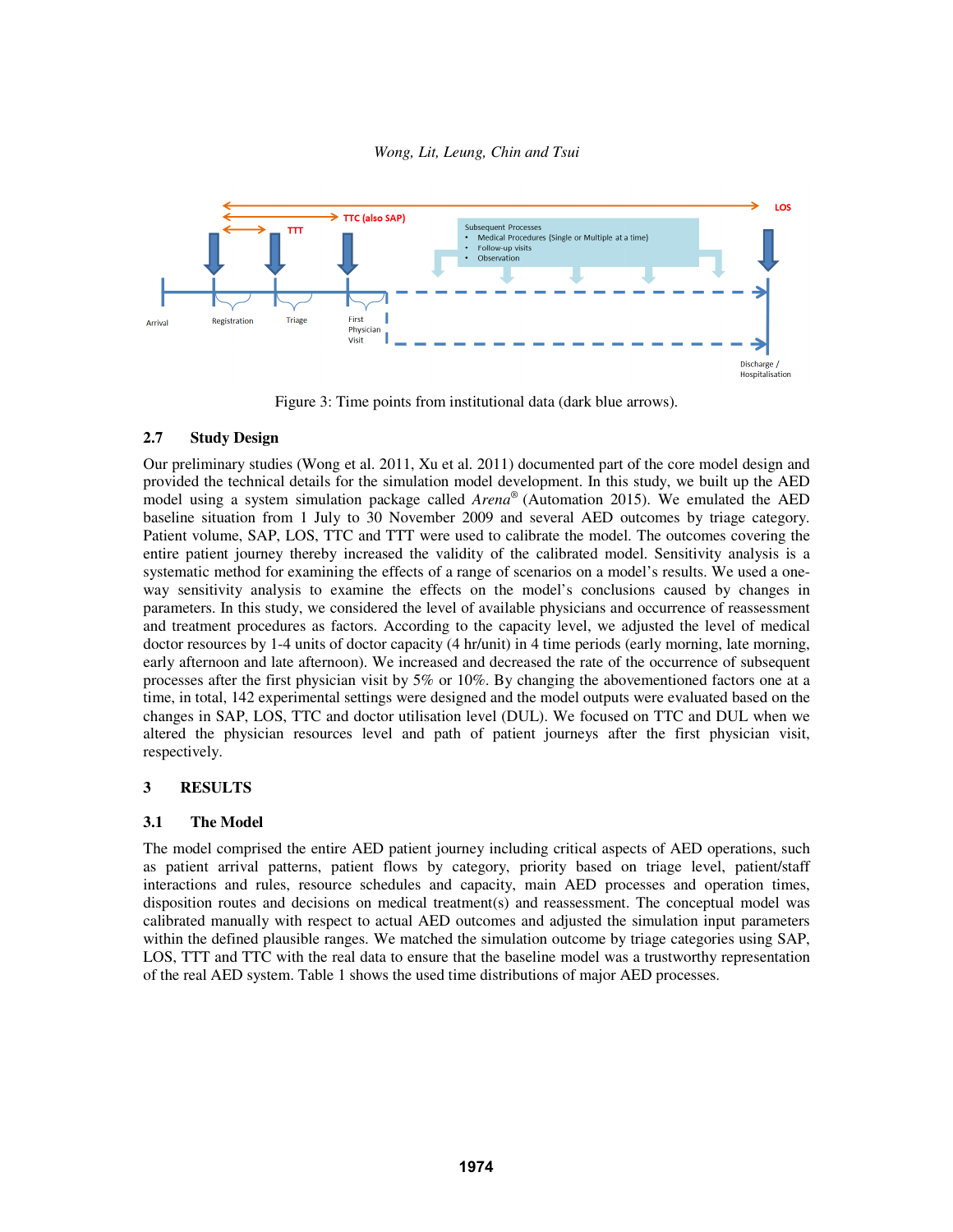| Time distributions of major AED processes                                                                                                                                               |              |                  |                                     |                  |              |
|-----------------------------------------------------------------------------------------------------------------------------------------------------------------------------------------|--------------|------------------|-------------------------------------|------------------|--------------|
| <b>Process</b>                                                                                                                                                                          |              |                  | Time distributions (min)            |                  |              |
| Resuscitation visit Cat I                                                                                                                                                               |              |                  | TRIA (45,60,80)                     |                  |              |
| Registration                                                                                                                                                                            |              |                  | TRIA (1.8,2,2.2)                    |                  |              |
| Cubicles visit                                                                                                                                                                          |              |                  | TRIA (20,30,50), TRIA (12,14,18)    |                  |              |
| Triage processing Cat V                                                                                                                                                                 |              |                  | TRIA (3,4.5,5.5)                    |                  |              |
| Consultation room visit                                                                                                                                                                 |              |                  | TRIA (10,11.5,15), TRIA (8,11.5,15) |                  |              |
| Less than 5 min procedures                                                                                                                                                              |              |                  | CONSTANT (7.5)                      |                  |              |
| 5 to 10 min procedures                                                                                                                                                                  |              |                  | $\overline{CONSTANT(12.5)}$         |                  |              |
| 10 to 15 min procedures                                                                                                                                                                 |              |                  | CONSTANT (17.5)                     |                  |              |
| More than 15 min procedures                                                                                                                                                             |              |                  | TRIA (17.5,25,35)                   |                  |              |
| Nurse briefing discharge                                                                                                                                                                |              |                  | TRIA $(0.5, 0.75, 1)$               |                  |              |
| Nurse briefing hospitalisation                                                                                                                                                          |              |                  | TRIA (0.5,0.75,1)                   |                  |              |
| Triage processing Cat III                                                                                                                                                               |              |                  | TRIA (4,5,6)                        |                  |              |
| Resuscitation visit Cat II                                                                                                                                                              |              |                  | TRIA (20,30,50)                     |                  |              |
| Triage processing Cat III/IV                                                                                                                                                            |              |                  | TRIA (3,4,5)                        |                  |              |
| Intensive observation Cat I                                                                                                                                                             |              |                  | TRIA (20,30,60)                     |                  |              |
| Consultation room reassessment                                                                                                                                                          |              |                  | TRIA (9,12,14)                      |                  |              |
| Consultation room $2nd$ reassessment                                                                                                                                                    |              |                  | TRIA (8,10.5,13)                    |                  |              |
| Cubicles reassessment                                                                                                                                                                   |              |                  | TRIA(5,6,10)                        |                  |              |
| Cubicles $2nd$ reassessment                                                                                                                                                             |              |                  | TRIA $(5,6,10)$                     |                  |              |
| Subsequent clinical processes after the first physician visit for non-emergent patients. Each of<br>the following cells represents the proportion of patients from the previous process |              |                  |                                     |                  |              |
|                                                                                                                                                                                         | 1st          | 1st Set of       | 2nd                                 | 2nd Set of       | 3rd          |
| Cat                                                                                                                                                                                     | Physician    | <b>Medical</b>   | Physician                           | <b>Medical</b>   | Physician    |
|                                                                                                                                                                                         | <b>Visit</b> | <b>Treatment</b> | <b>Visit</b>                        | <b>Treatment</b> | <b>Visit</b> |
| III                                                                                                                                                                                     | 100.00%      | 95.00%           | 90.00%                              | 40.00%           | 80.00%       |
| IV                                                                                                                                                                                      | 100.00%      | 70.00%           | 80.00%                              | 30.00%           | 15.00%       |
| $\mathbf{V}$                                                                                                                                                                            | 100.00%      | 50.00%           | 50.00%                              | 10.00%           | 0.00%        |

### Table 1: Simulation input parameters.

A comparison of the baseline model outcomes and the actual AED situations during the study period is provided in Figure 4. We compared the simulated mean values of patient volumes, SAP, LOS, TTC and TTT with the actual values, and most of them fell within 95% confidence intervals (CIs) of the corresponding observed AED mean values. Understanding the real AED time capturing introduces potential measurement errors, and we accepted relative errors below 0.2 and all the simulated values fell into the range. For the baseline scenario, the simulated mean for Cat IV patients' SAP reports was within 69.29%  $\pm$  1.28% (95% CIs). For the baseline simulation, we ran the model based on the period from 1 July through 30 November 2009. A 7-day warm-up period was set to achieve steady-state simulation outcomes. A replication–deletion approach was used and the simulation outcomes were recorded for 153 simulation days. We repeated each scenario to generate 20 replications.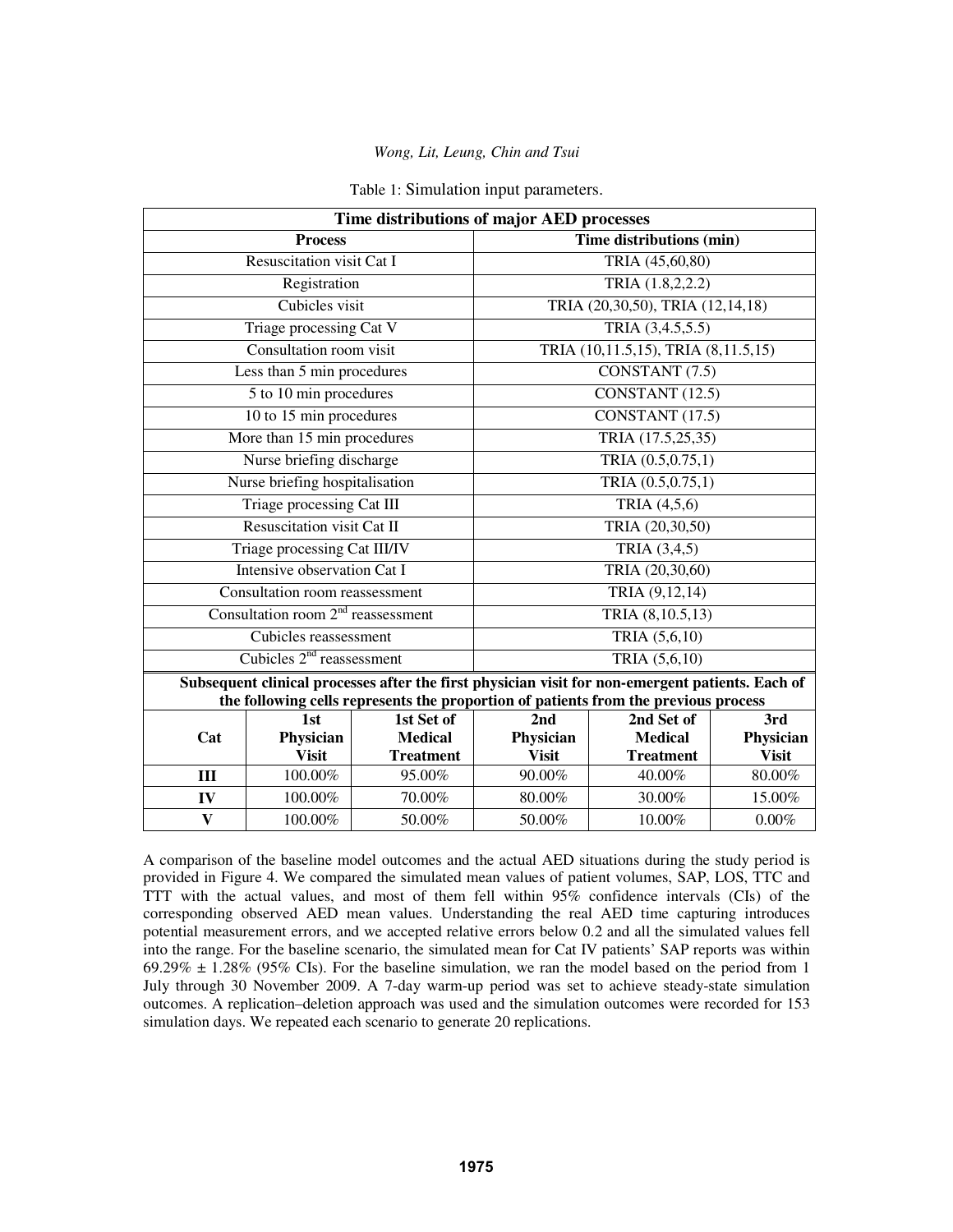

Figure 4: Graphical displays of simulation results against actual AED situations.

#### **3.2 The Effects of Changes in Physician Level and Patient Journey**

We varied the level of medical doctor resources by adding and subtracting 1 or 2 doctors by 1-4 units of doctor capacity (4 hr/unit) in various time periods in the daytime. The 4-hour increment/deduction strategy was designed based on the standard physician half-shift duty, which is practical and potentially implementable. It was found that reducing the manpower of Cat I-III doctor(s) had an obvious negative effect on AED outcomes for Cat III patients (including SAP, LOS, TTC), and the situation was similar when adjusting Cat IV and V doctors' levels. However, adding physicians (in both Cat I-III and Cat IV and V cases) did not significantly improve AED outcomes (including SAP, LOS and TTC). Figure 5 displays the effects of varying two types of doctors on Cat V patients' SAP. When we varied the number of Cat IV and V doctors, it was found that reducing the number of medical doctors had stronger absolute effects on AED outcomes than adding medical doctors. It was noted that the percentages of changes in Cat IV-SAP were -36.84% (-2 doctors \* 8 hr) and 1.85% (2 doctors \* 8 hr).

 Unlike physician's level increments, increasing the occurrence of reassessment/additional treatments could increase LOS and DUL while decreasing SAP, and vice versa. We examined the changes in these patient paths by adding or subtracting 5% or 10% from the baseline condition. Taking the minus 5% Cat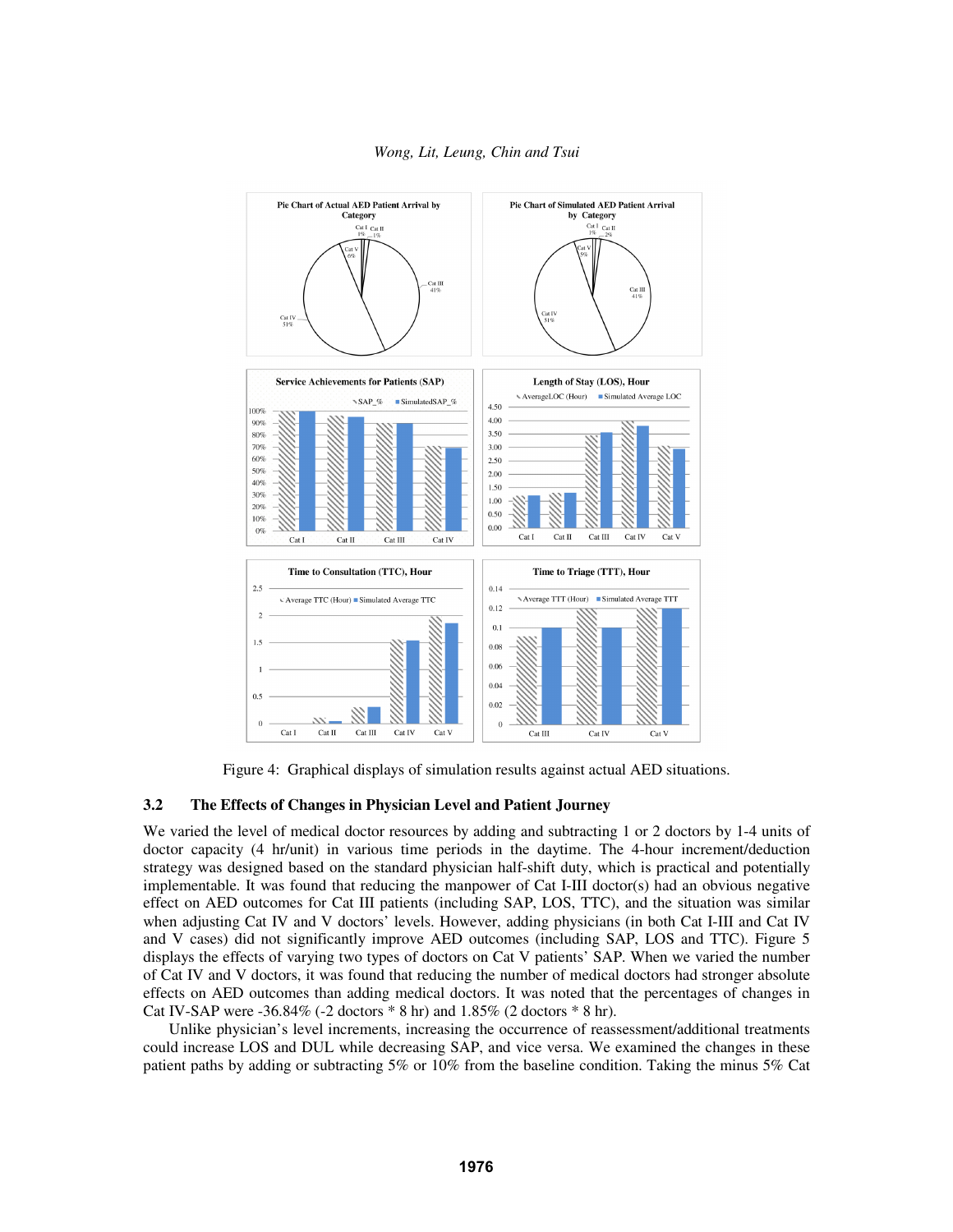IV case as an example, the percentages of changes in Cat IV patients' LOS and Cat IV and V patients' DUL decreased by 11.55% and 4.47%, respectively, and the Cat IV patients' SAP underwent 11.36% improvement. This implies an increase in the sample mean of SAP for Cat IV patients from 69.29% to 79.30% (half-widths were 1.28% and 0.98%, respectively). Figure 5 displays the effects of varying reassessment/additional treatments rates on AED SAP. For Cat III patients, an effect on SAP is not apparent. Altering the percentages for Cat IV patients (both increasing and decreasing) had a greater effect on SAP changes than for Cat V and Cat III patients. This may be primarily due to the fact that the majority of patients (more than 50%) were Cat IV patients. It is noted that the half-width is relatively large when the scenarios are unfavourable to the service outcomes (such as the scenarios of reducing two Cat IV and V physicians – the dedicated resources for Cat IV patients – and increasing the reassessment rate for Cat IV patients). This indicates a larger variability contributed to SAP by the unfavourable than by the favourable scenarios.



Figure 5: Effect of changes on AED Cat IV patients' SAP (with 95% CIs).

### **3.3 Evaluation of Sensitive Factor**

Figure 6 presents a tornado diagram to show which factors had a greater influence on SAP. It compares the effects that altering physician resources levels and patient journey paths after the first physician visit have on AED performance. Taking Cat IV SAP improvement into consideration, subtracting 5% Cat IV reassessment/additional treatment is a more sensitive factor than adding two Cat IV and V doctors.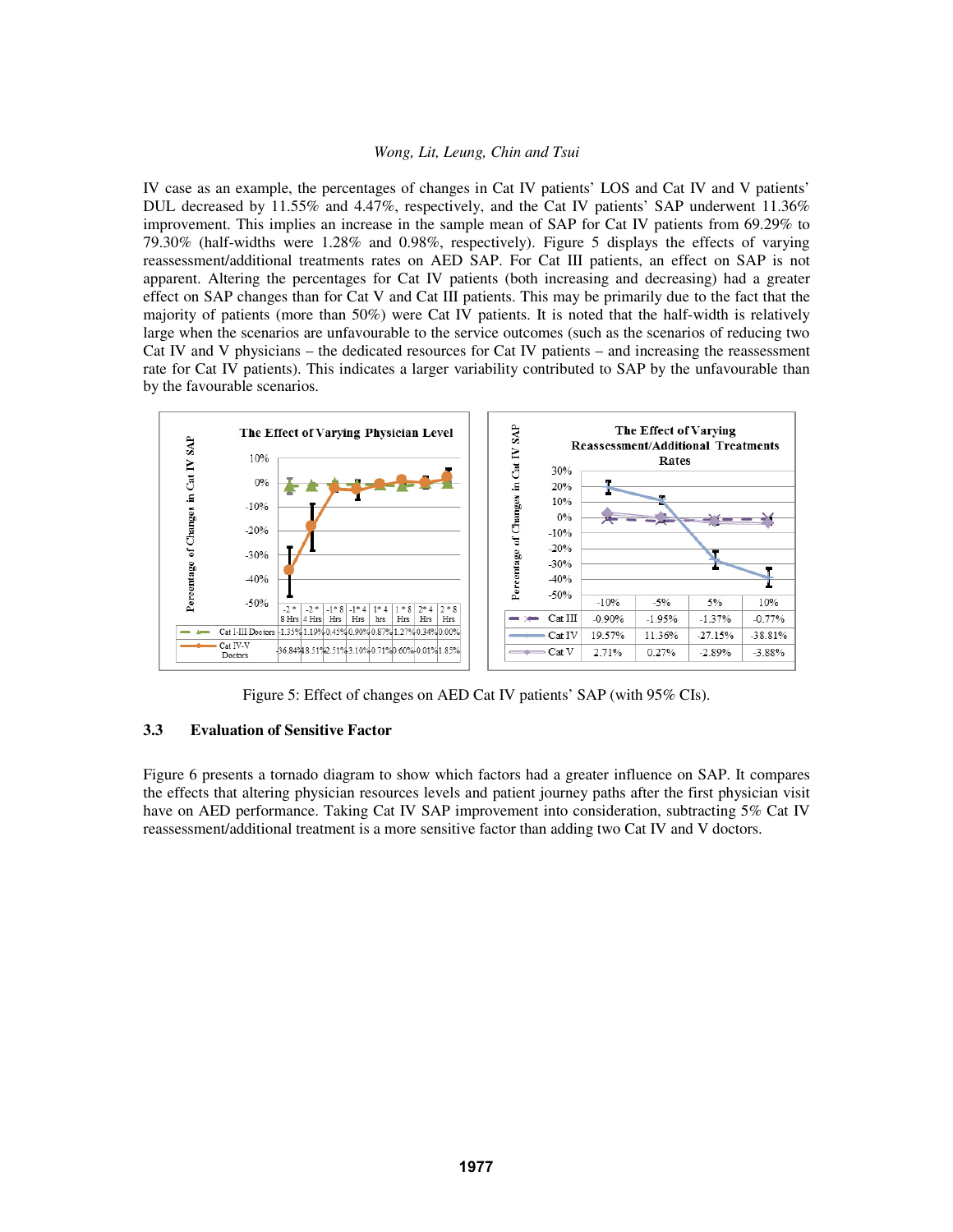*Wong, Lit, Leung, Chin and Tsui*



Figure 6: Tornado diagram for changes in AED SAP (x-axis: percentage of changes in SAP; y-axis: scenarios).

## **4 DISCUSSION**

In this study, we focused on improving AED performance for non-emergent patients. It might seem that increasing the physician level would potentially result in an increase in AED performance, and vice versa. However, based on our simulation results, this is not always the case, particularly in complex health service systems. If we want to maintain a stable AED performance for non-emergent cases, it is critical to dedicate a sufficient AED physician level to these patients. In terms of enhancing AED outcome performances for non-emergent cases, it is more sensible to consider the non-emergent patients' journey and subsequent processes after the first physician visit.

 We used simulation methods and scenario analyses to model possible options that might improve the experiences of Cat III and IV patients. Our findings also demonstrated that a reduction in processes for a small number of patients can lead to improved times for a larger number. One of the examples is related to treatments for Cat IV patients. A small decrease in the patients' journey within the AED (affecting about 10 patients per day) could result in an achievement of overall Cat IV service target improvement. It is advised that AED management consider evaluating the clinical processes for non-emergent patients that tend to create bottlenecks.

 Taking Hong Kong as an example, AEDs have been providing efficient emergency services to the public. However, the system must deal with a large volume of daily patient visits due to a low and samefor-all charging policy; specifically, the service charge for AEDs in Hong Kong is HK\$100 per visit, which covers all clinical, laboratory and radiological assessments and treatments. Many patients mistreat AED services as general practitioner services and seek medical advice or prescriptions for non-emergent conditions, such as general influenza with mild symptoms or clinical urgency. Private care services cannot compete at the same service level and cost. It is commonly observed that the AED services have been depleted by non-emergent patients (Chung 2000, Graham 2015) who may have a prolonged stay in the AED due to subsequent treatments or reassessments. The high patient volume, especially due to non-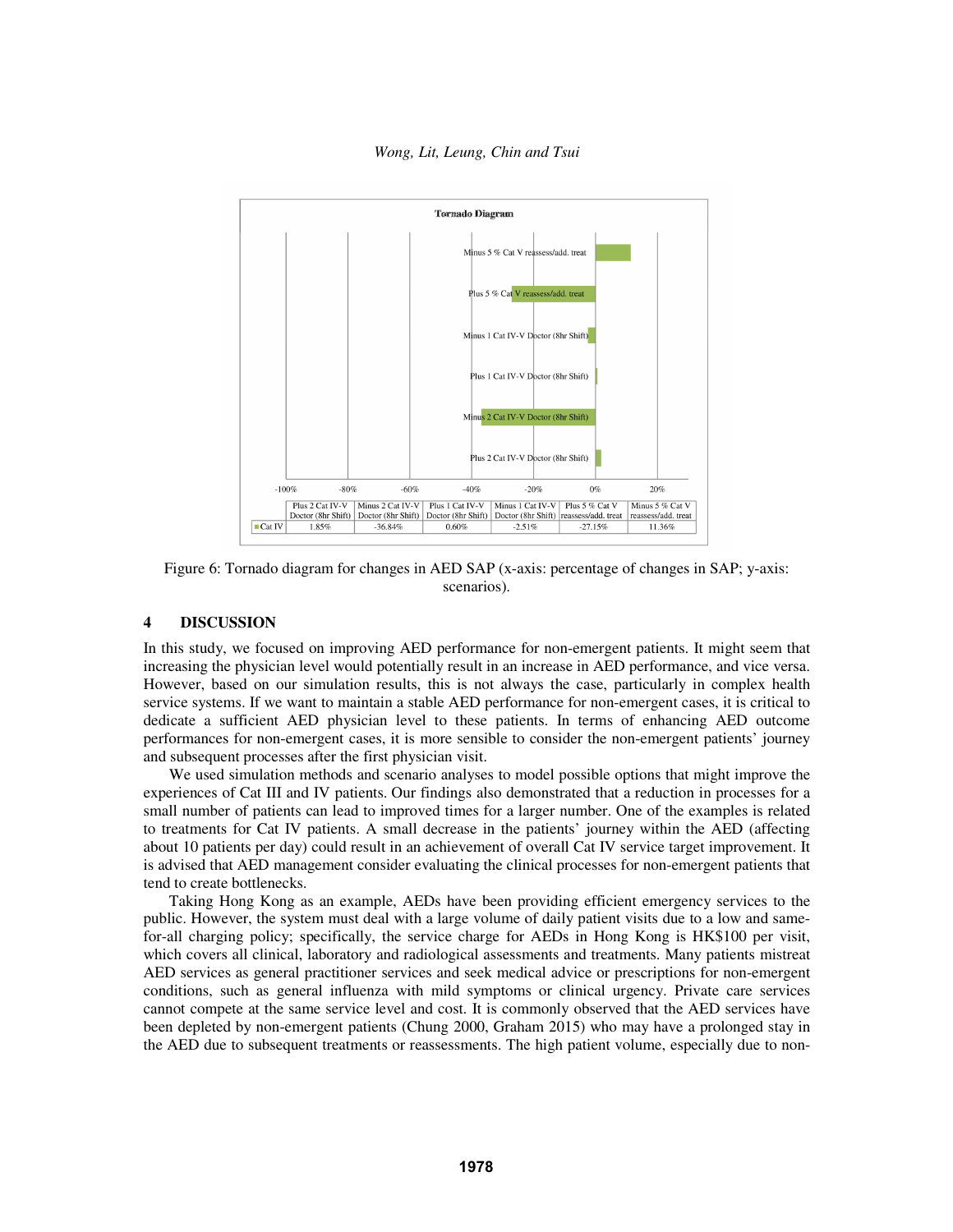emergent patients (more than 50%) in recent years, has exaggerated the common problems of long wait times, overcrowding, long LOS for AED patients and high turnover rates for AED physicians.

 Similar to many developed countries, Hong Kong is one of the top territories in the world with an 85 year-old or above population portion projected to exceed 10% by 2060 (Bakker M 2014). An aging population is a serious concern, as it will inevitably increase future demands for emergency care services. By design, an AED's major function is to provide prompt life support to acute and critically ill patients. It also acts as the buffer, pending zone and satellite for other specialties. From a policy perspective, it is essential to re-think the role of AEDs in the entire healthcare system (such as in relation to primary care services) (Chung 2000) to ensure sustainable, robust and high-quality services for the community.

## **5 CONCLUSION**

In this study, we developed an AED discrete-event simulation model for a typical 24-hour AED in Hong Kong, and investigated the effects that changes in clinical processes had on AED performance using a sensitivity analysis. This work demonstrates how we can use simulation methods to improve our understanding of complex health service systems. This study provides a guide to administrative leaders in evaluating optimal throughput practices and staffing. Indeed, we cannot turn patients away from AEDs. Instead we must balance urgency, create proper strategies for managing the non-emergent patients and understand their influence on overall emergency care services.

#### **ACKNOWLEDGMENTS**

This research was supported by the Research Grants Council Theme-Based Research Scheme (Ref.: T32- 102/14N) and Collaborative Research Fund (Ref. CityU8/CRF/12G). The authors thank Professor Barry Nelson (Department of Industrial Engineering and Management Science, Northwestern University) for participating in many helpful discussions.

## **REFERENCES**

Abo-Hamad, W., and A. Arisha. 2013. "Simulation-Based Framework to Improve Patient Experience in an Emergency Department." *European Journal of Operational Research* 224 (1):154-166.

Automation, R. 2015. "Arena Simulation Software."

- Bakker M, W. Z., Tsui KL. 2014. From Grand Challenge to Research and Business. Dutch Chamber of Commerce in Hong Kong.
- Choi, Y. F., T. W. Wong, and C. C. Lau. 2006. "Triage Rapid Initial Assessment by Doctor (Triad) Improves Waiting Time and Processing Time of the Emergency Department." *Emergency Medicine Journal* 23 (4):262-265.
- Chung. 2000. "Emergency Department Misuse and Administrative Interventions." *Hong Kong Journal of Emergency Medicine* 7:220-230.
- Sing Tao Daily. 2013. "PWH News." Accessed September 4, 2015. http://news.sina.com.hk/news/20131118/-2-3119301/1.html.
- Graham, C. A. 2015. "The Changing Face of Emergency Medicine." *European Journal of Emergency Medicine* 22 (3):149.
- The Guardian. 2015. A&E Waiting Times in England Worst in a Decade. Accessed April 7, 2015. https://www.theguardian.com/society/2015/apr/07/ae-waiting-times-england.
- Junwen, W., L. Jingshan, K. Tussey, and K. Ross. 2012. "Reducing Length of Stay in Emergency Department: A Simulation Study at a Community Hospital." *IEEE Transactions on Systems, Man and Cybernetics, Part A: Systems and Humans* 42 (6):1314-1322.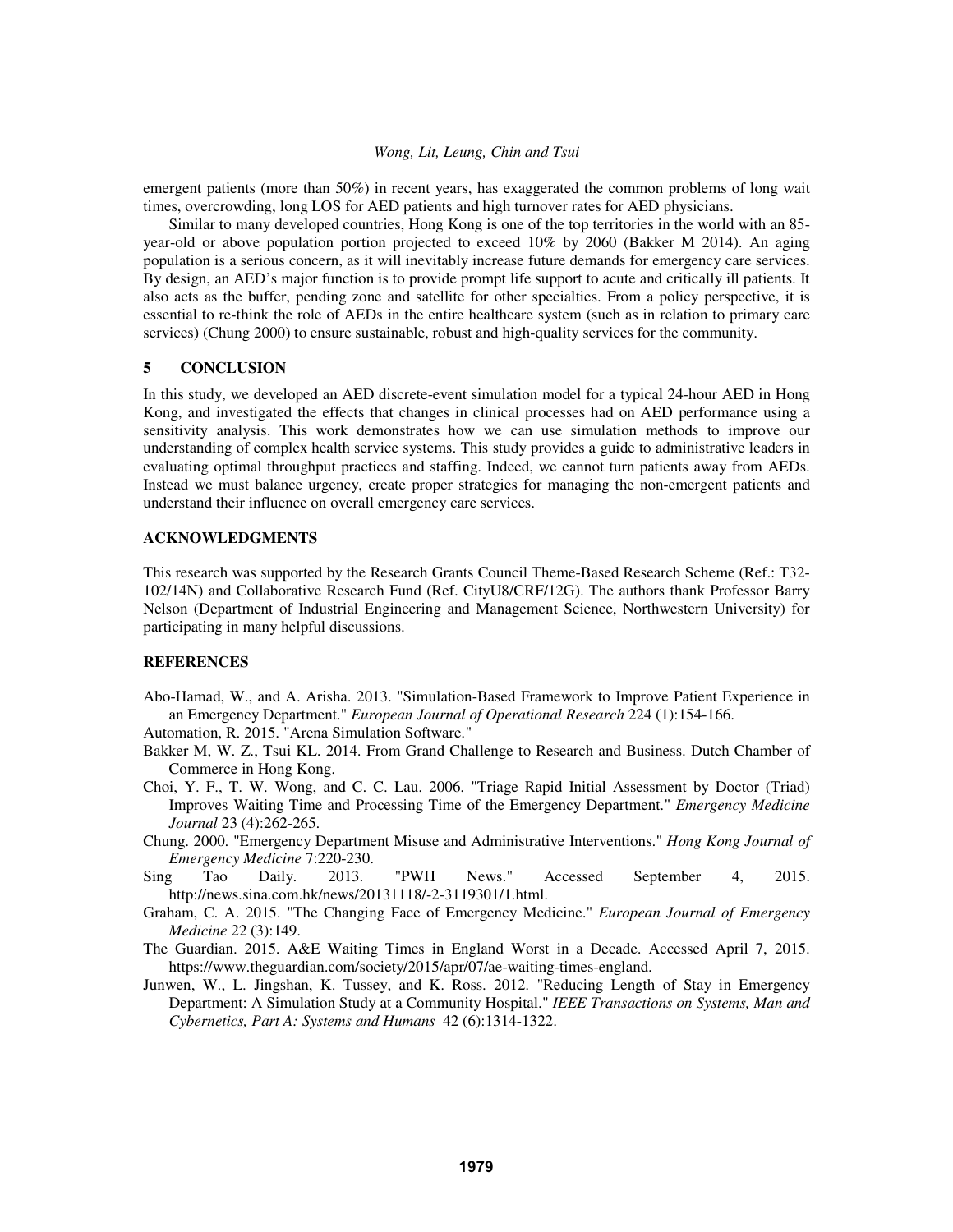- Lauks, J., B. Mramor, K. Baumgartl, H. Maier, C. H. Nickel, and R. Bingisser. 2016. "Medical Team Evaluation: Effect on Emergency Department Waiting Time and Length of Stay." *PLoS One* 11 (4):e0154372.
- McCarthy, M. L., S. L. Zeger, R. Ding, D. Aronsky, N. R. Hoot, and G. D. Kelen. 2008. "The Challenge of Predicting Demand for Emergency Department Services." *Academic Emergency Medicine* 15 (4):337-346.
- Pines, J. M., J. A. Hilton, E. J. Weber, A. J. Alkemade, H. Al Shabanah, P. D. Anderson, M. Bernhard, A. Bertini, A. Gries, S. Ferrandiz, V. A. Kumar, V. P. Harjola, B. Hogan, B. Madsen, S. Mason, G. Ohlen, T. Rainer, N. Rathlev, E. Revue, D. Richardson, M. Sattarian, and M. J. Schull. 2011. "International Perspectives on Emergency Department Crowding." *Academic Emergency Medicine* 18 (12):1358-1370.
- Saghafian, S., G. Austin, and S. J. Traub. 2015. "Operations Research/Management Contributions to Emergency Department Patient Flow Optimization: Review and Research Prospects." *IIE Transactions on Healthcare Systems Engineering* 5 (2):101-123.
- Wiler, J. L., R. T. Griffey, and T. Olsen. 2011. "Review of Modeling Approaches for Emergency Department Patient Flow and Crowding Research." *Academic Emergency Medicine* 18 (12):1371- 1379.
- Wong, S. Y., K. L. Tsui, K. S. Chin, and M. Xu. 2011. A Simulation Study to Achieve Healthcare Service Quality Improvement in Accident & Emergency Department. *IEEE International Conference on Quality and Reliability (ICQR)* 14-17 Sept. 2011.
- Xu, M., T. C. Wong, K. S. Chin, S. Y. Wong, and K. L. Tsui. 2011. Modeling Patient Visits to Accident and Emergency Department in Hong Kong. *IEEE International Conference on Industrial Engineering and Engineering Management (IEEM)* 6-9 Dec. 2011.
- Xu, M., T. C. Wong, S. Y. Wong, K. S. Chin, K. L. Tsui, and R. Y. Hsia. 2013. "Delays in Service for Non-Emergent Patients Due to Arrival of Emergent Patients in the Emergency Department: A Case Study in Hong Kong." *The Journal of Emergency Medicine* 45 (2):271-280.
- Zgaya, H., I. Ajmi, L. Gammoudi, S. Hammadi, A. Martinot, R. Beuscart, and J. M. Renard. 2014. "A Workflow Model to Analyse Pediatric Emergency Overcrowding." *Studies in Health Technology and Informatic* 205:338-342.

### **AUTHOR BIOGRAPHIES**

**ZOIE SHUI-YEE WONG** is a Postdoctoral Research Fellow at the School of Public Health and Community Medicine at University of New South Wales. She was a Scientific Officer in the Centre for Systems Informatics Engineering (CSIE) at the City University of Hong Kong and was the recipient of Japan Society for the Promotion of Science (JSPS) Postdoctoral Fellowships for Foreign Researchers at the University of Tokyo. Her research focuses on disease-spread simulation, healthcare simulation, health systems engineering and health informatics. Her contact e-mail address is zoiesywong@gmail.com.

**ALBERT CHAU-HUNG LIT** is the Chief of Services in the Emergency Department in Princess Margaret Hospital in Hong Kong. His email address is litch@ha.org.hk.

**SIN-YEE LEUNG** is the Nursing Manager in the Emergency Department in Princess Margaret Hospital in Hong Kong. Her email address is leungsy5@ha.org.hk.

**KWAI-SANG CHIN** is Associate Head and Associate Professor in the Department of Systems Engineering and Engineering Management at the City University of Hong Kong. His email address is mekschin@cityu.edu.hk.